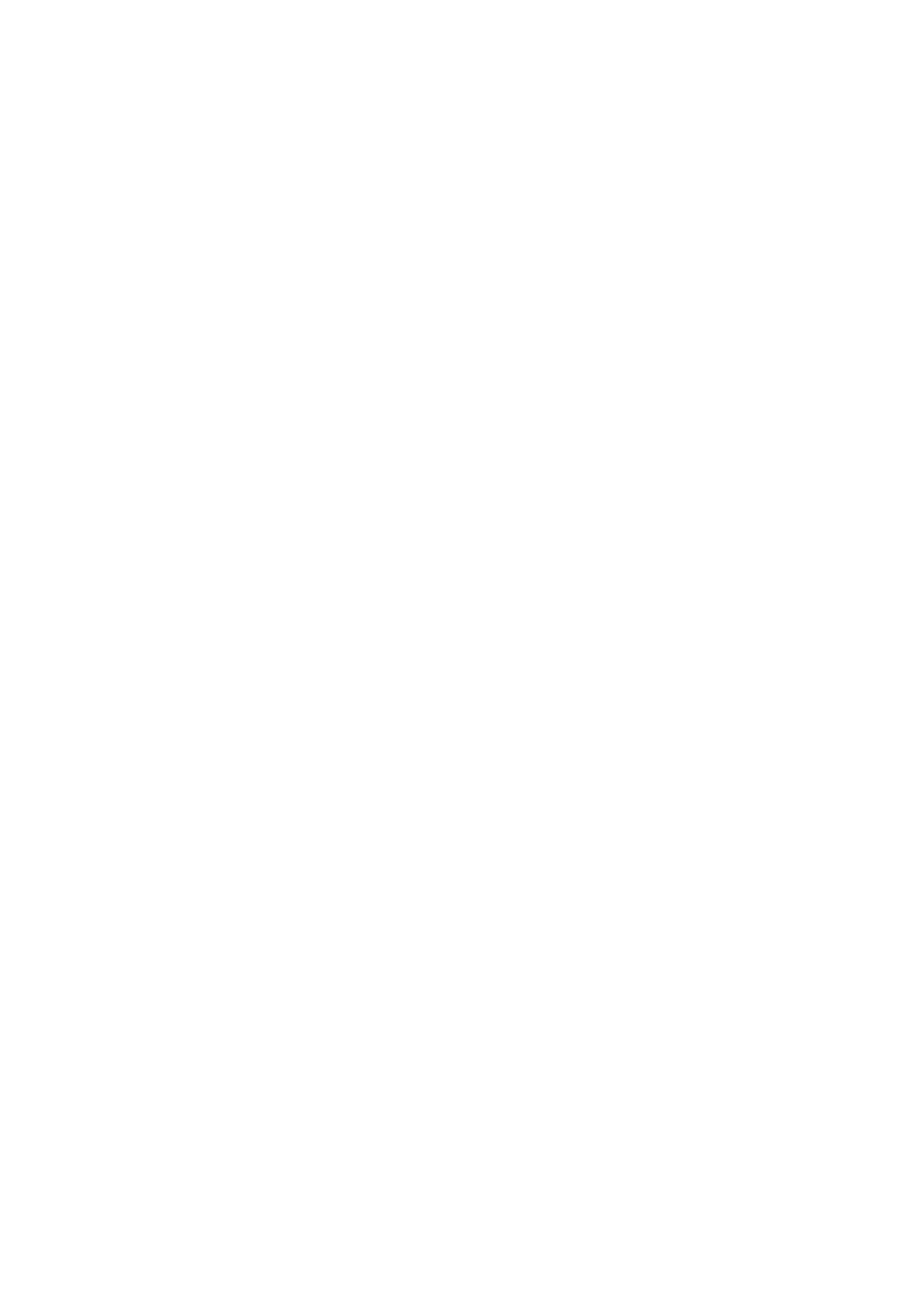# **Gambhīra Dīpanī**

## *A Manual of Profound Meaning* **Venerable Ledi Sayādaw**



Edited by Bhikkhu Pesala

© Association for Insight Meditation July 2013 All Rights Reserved

You may print copies for your personal use or for Free Distribution as a Gift of the Dhamma. Please do not host it on your own web site, but link to [the source page](http://www.aimwell.org/Books/Ledi/Sasana/sasana.html) so that any updates or corrections will be available to all.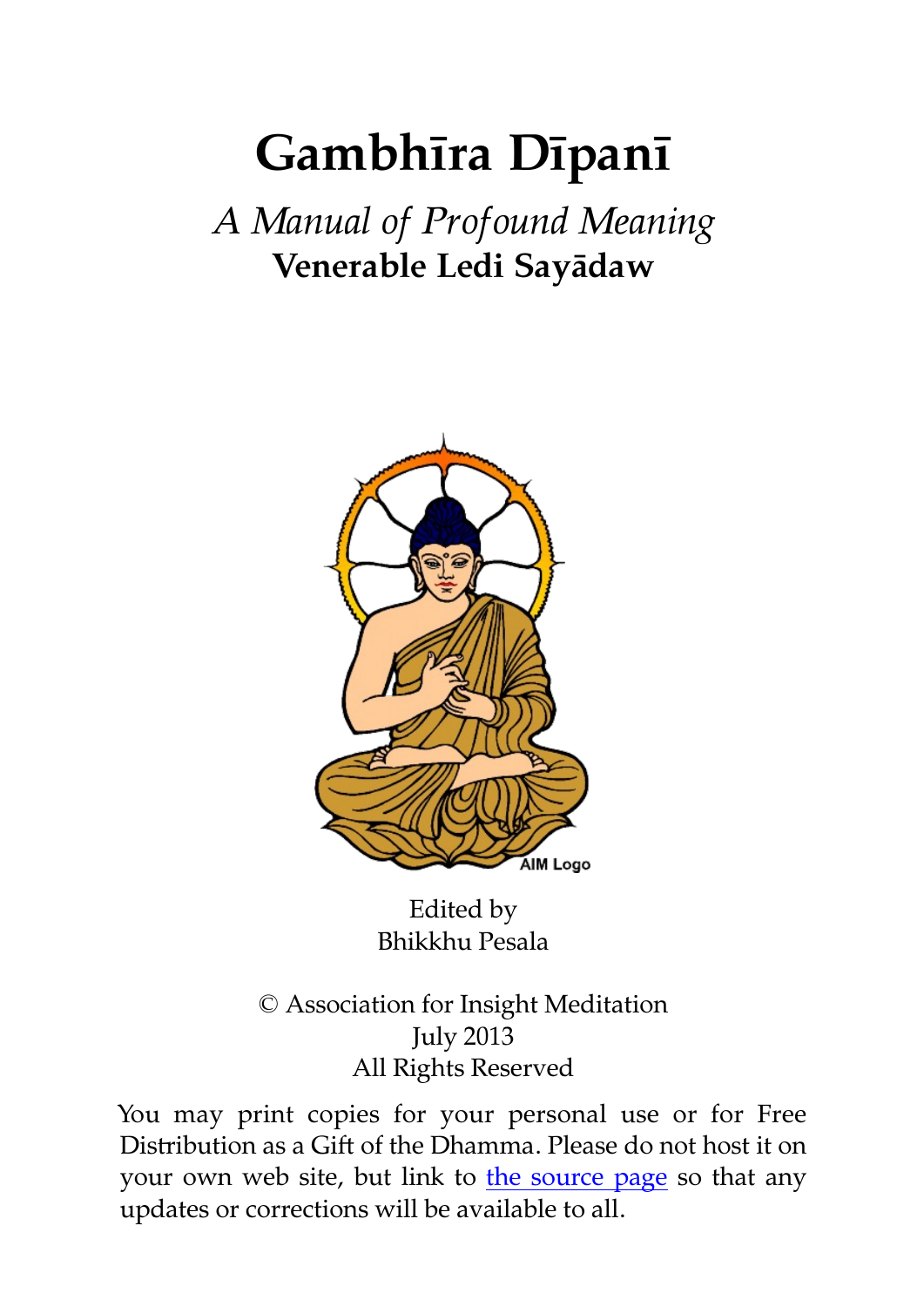# **Contents**

#### **Editor's Foreword**

The Sayādaw addressed these verses to a wealthy minister, Kinwun Mingyi, a devout traditional Buddhist, who was addicted to sensual pleasures, status, and wealth. Modern Buddhists who are equally heedless of the true Dhamma would do well to ponder on the profound meaning of these verses to arouse a sense of spiritual urgency *(saṃvega).*

Previously published under the title, "Four Stanzas on Samvega," but I believe that the current title was the original one.

July 2013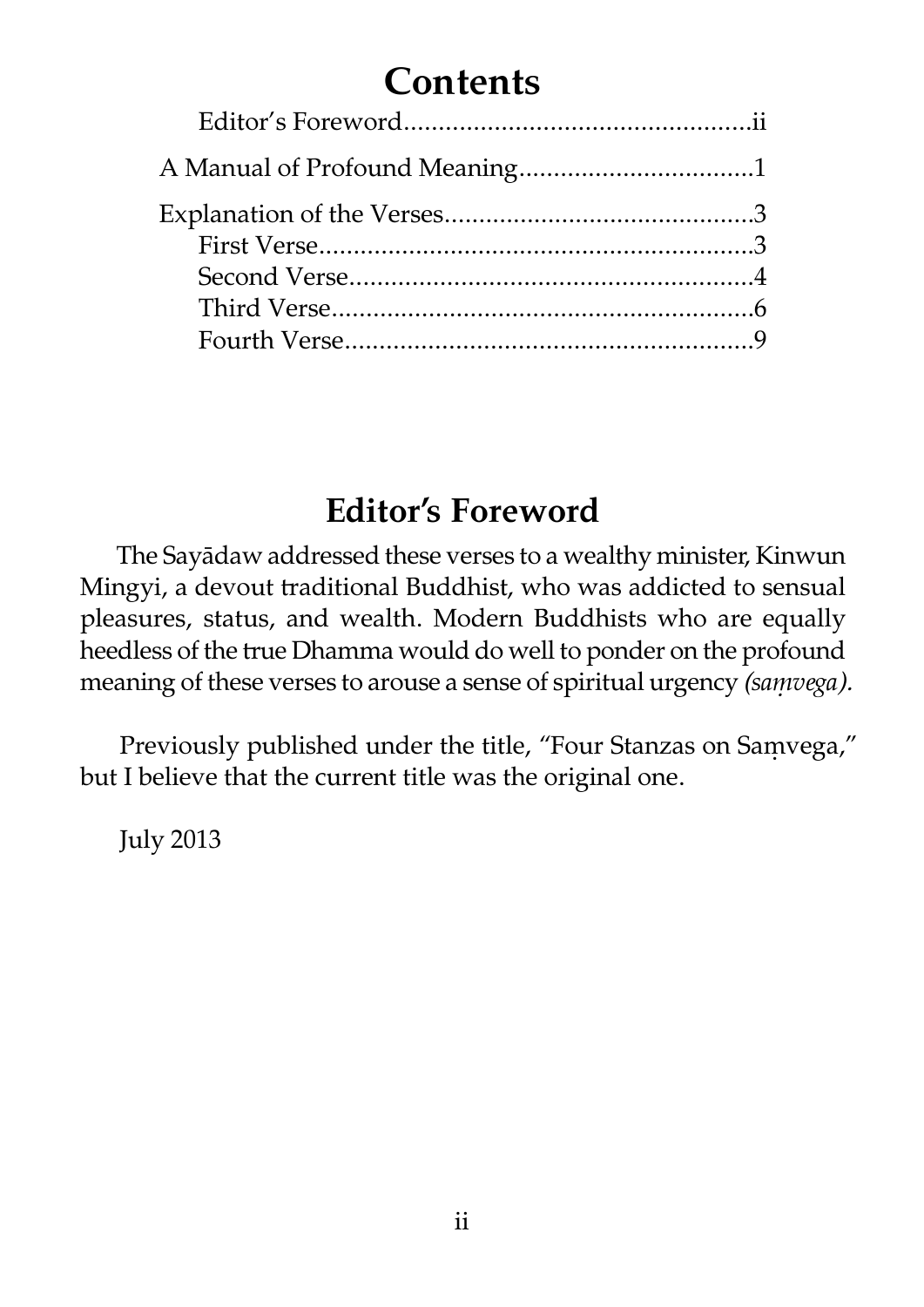# **A Manual of Profound Meaning**

- 1. Due to the darkness without any light, the deathless upper land is out of sight. In time, you can't struggle on in any way, drifting in the whirlpool in this bay all day.
- 2. Now, it's the most favourable chance, five rare attainments to enhance. Oh! You're a man of international fame, and you've plenty of affairs all the same. They seem important and substantial, but they are not useful nor essential. Your viewpoint is neither clear nor right, in charcoal-room at dark cloudy midnight. You perform good actions occasionally, according to your whims, traditionally. Time is steadily passing without stopping, as to death, the leveller, you're approaching; as a gift or fee for the executioner, with various foods, to present or to offer. Resting in the aggregates of wealthy chamber, you are waiting to die with satisfaction enjoying the worldly assumed perfection.
- 3. Though they're causes of grief and despair, you fancy them to be a pleasant affair. With unseen starting point of life, in the process of existences that strike. Always you're in perpetual hunger, without quenching the thirst of desire. You're seeking taste in objects as in reality, but they're just a pile of ash in fragility.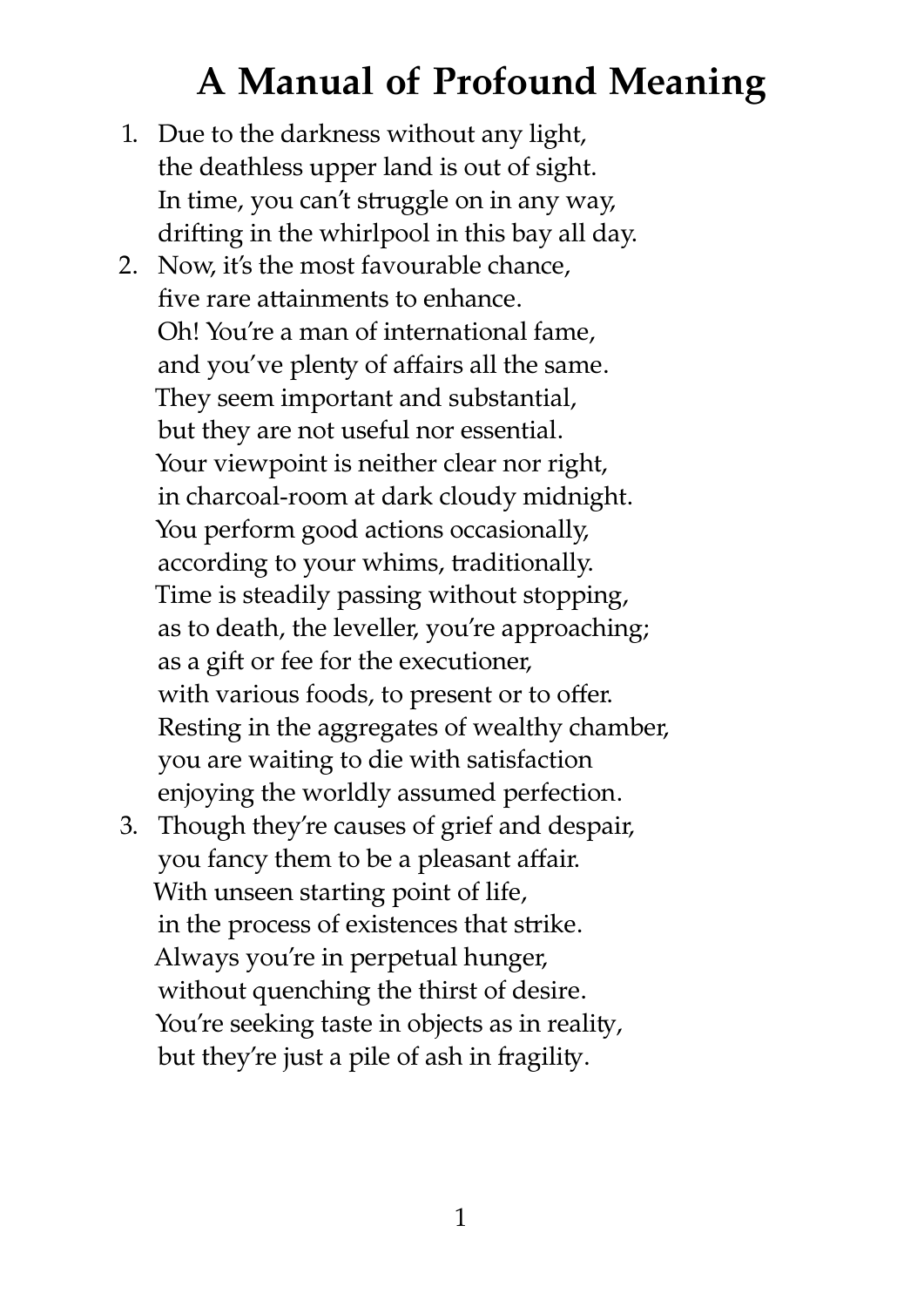Hoisting the banner of self-centred 'I', you live like a villager's swine in a sty. That pig will become fatter and fatter for food, its danger is nearer and nearer. You're haughty and proud in society, lofty with status and without anxiety. You're happy and pragmatic just like that villager's pig. Screened by custom, pride, society, and glory, far from seeing any truth or reality. You have to face the total loss at last, to mingle with common ash and earth. 4. The empire of 'I' is very large, in three eras from sky to earth. Fire of death is blazing down ever and anon, that won't leave even a tiny atom. Shaking the whole universe death, the murderer, is at large. The existences or lives are only fuel, appearance and disappearance are perpetual. Death is the only monarch in cycles of world after world. You can't have the knowledge of reality, on conditional materiality and mentality. When will you be able to extinguish the fire that's very dangerous, ferocious, and dire?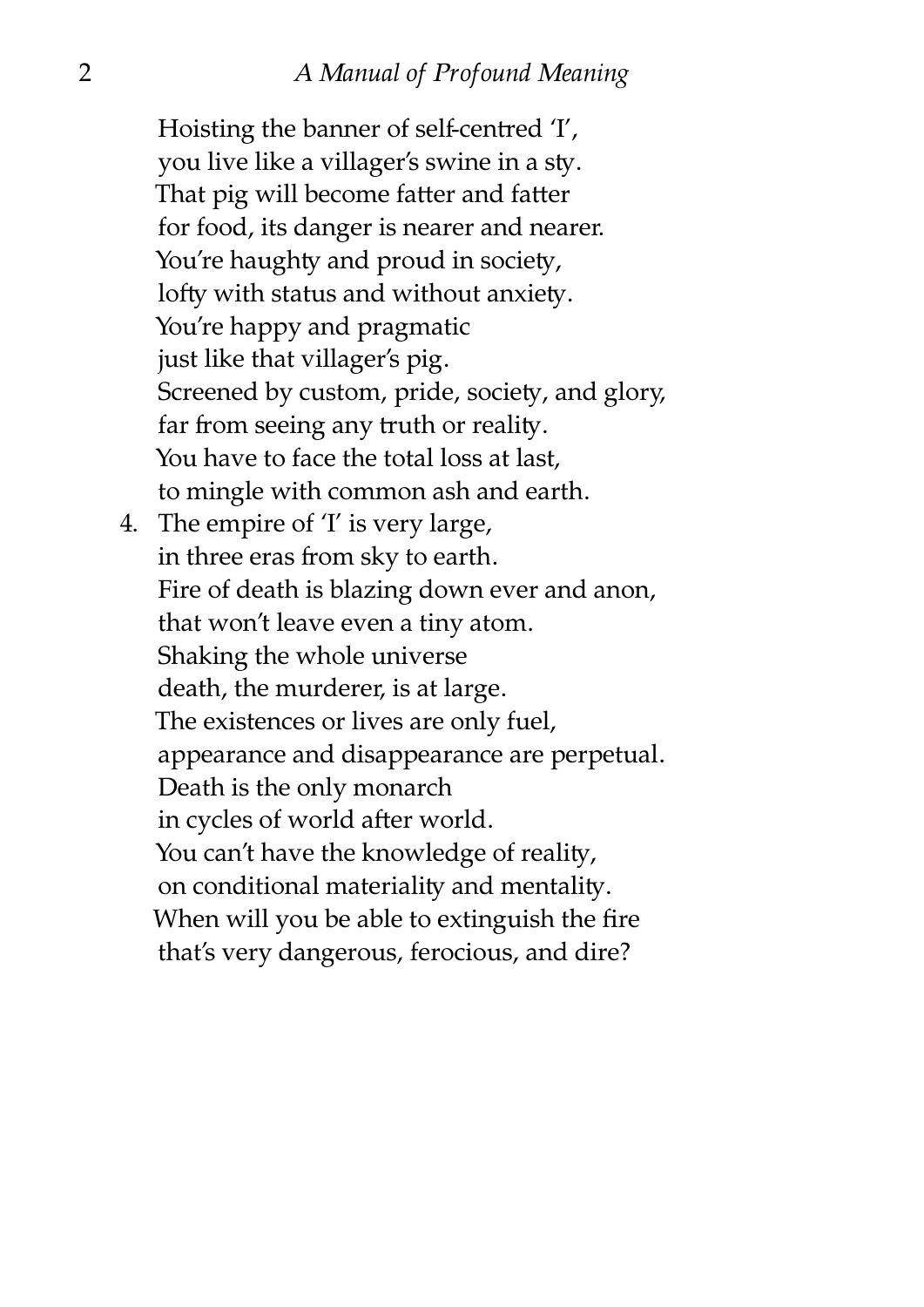# **Explanation of the Verses**

#### **First Verse**

The four kinds of ignorance (*avijjā*) that conceal four kinds of truth. These four kinds of ignorance are called **"darkness without any light."** In other words truth cannot be realised because the darkness of ignorance conceals it.

The four kinds of truth are as follows:

- 1. The five aggregates of materiality and mentality are the truth of suffering.
- 2. Greed or craving is the truth of the cause of suffering.
- 3. The peace of nibbana is the truth of the end of suffering.
- 4. The Noble Eightfold Path starting from right view is the truth of the way to the end of suffering.

There are four kinds of ignorance that hide the aforesaid four kinds of truth. There are also four kinds of wisdom or knowledge *(vijjā)* that reveal them.

The "deathless" is nibbana, which is free from death. Moreover, nibbāna is not associated with condition things *(saṅkhārā)* so it is deathless. Nibbāna is also called "the upper land" because it is attained by struggling against the current of samsāra, the eternal cycle of birth and death.

"In time, you can't struggle on in any way" means Kinwun Mingyi<sup>1</sup> is not able to practise the noble path to attain nibbāna.

**"This bay"** means the flood of *saṃsāra.*

**"Whirlpool"** means a vicious circle *(vaṭṭa)* spinning around in *saṃsāra* without being liberated. There are three kinds of vicious circles relating to good existences:

1. Desire for pleasant sights, sounds, smells, tastes, sensations, and thoughts, the cycle of defilements *(kilesā-vaṭṭa).*

 $<sup>1</sup>$  One of the king's ministers, for whom the Venerable Ledi Sayādaw wrote this</sup> poem in 1894. King Thibaw, the last king of Upper Burma, was deposed by the British in November 1885 and exiled to India. Lower Burma had already been under British Rule since 1850.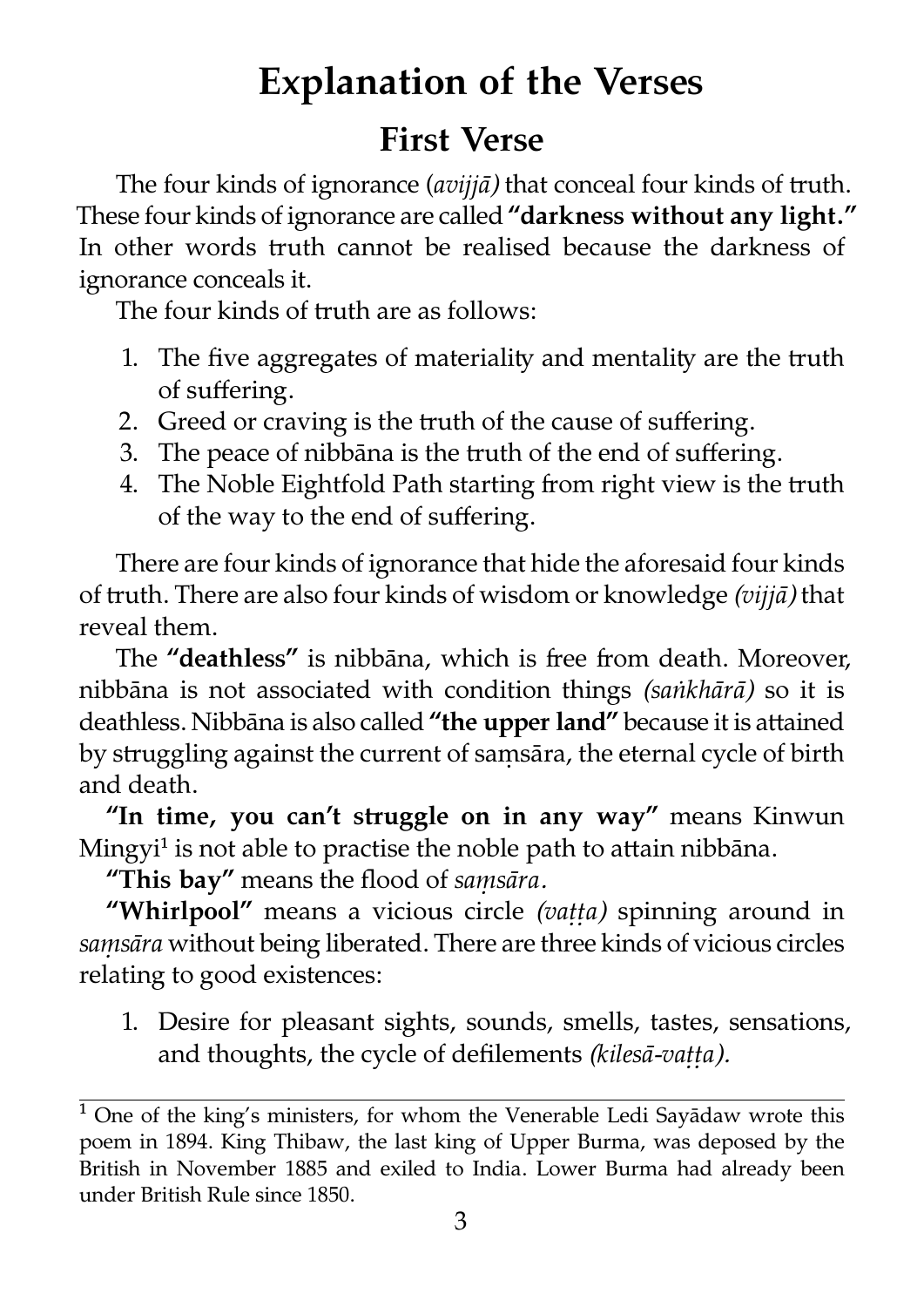- 2. The volitional activities of donation, morality, mental development, *etc.*, the cycle of kamma *(kamma-vatta)*.
- 3. The resultant of life as a human, or celestial being, the cycle of resultants *(vipāka-vaṭṭa)*.

The circulation of these three cycles is the whirlpool of *saṃsāra.* Kamma, the volitional activities such as donation arise due to defilements such as ignorance.

Volitional activities like donation gives rise to resultants such as human existence, which again give rise to defilements including ignorance. Due to defilements, kamma produces resultants, which gives rise to defilements. So it is endless like the orbit of a spinningwheel. That is why the cycle is called **"the whirlpool."**

#### **Second Verse**

"Five difficult attainments" refers to:

- 1. The very rare appearance of a Buddha and his teaching *(buddhuppāda dullabha)*.
- 2. The very rare and precious human rebirth *(manussatta dullabha)*.
- 3. The very rare opportunity to be a Buddhist monk or novice *(pabbajjita dullabha)*.
- 4. The very rare attainment of confidence in the Buddha, Dhamma, and Saṅgha, and the law of kamma *(saddhāsampatti dullabha)*.
- 5. The very rare opportunity of hearing the Dhamma leading to nibbāna *(saddhammasāvana dullabha)*.

**"They aren't worthy or essential"** refers to worldly or political affairs, which are not concerned with morality, concentration, and insight. It means that Kinwun Mingyi was fully occupied with those unimportant affairs until his old age, so his life was in vain. He was preoccupied with futile anxiety, delusion, and restlessness.

**"They seem to be important or real"** means that Kinwun Mingyi was sincerely trying his best for those affairs, but they were in vain.

**"Your view-point is neither clear nor right"** means that you cannot see the true nature of the five aggregates of materiality and mentality. If you think that they are not your own, it is right view. If you regard them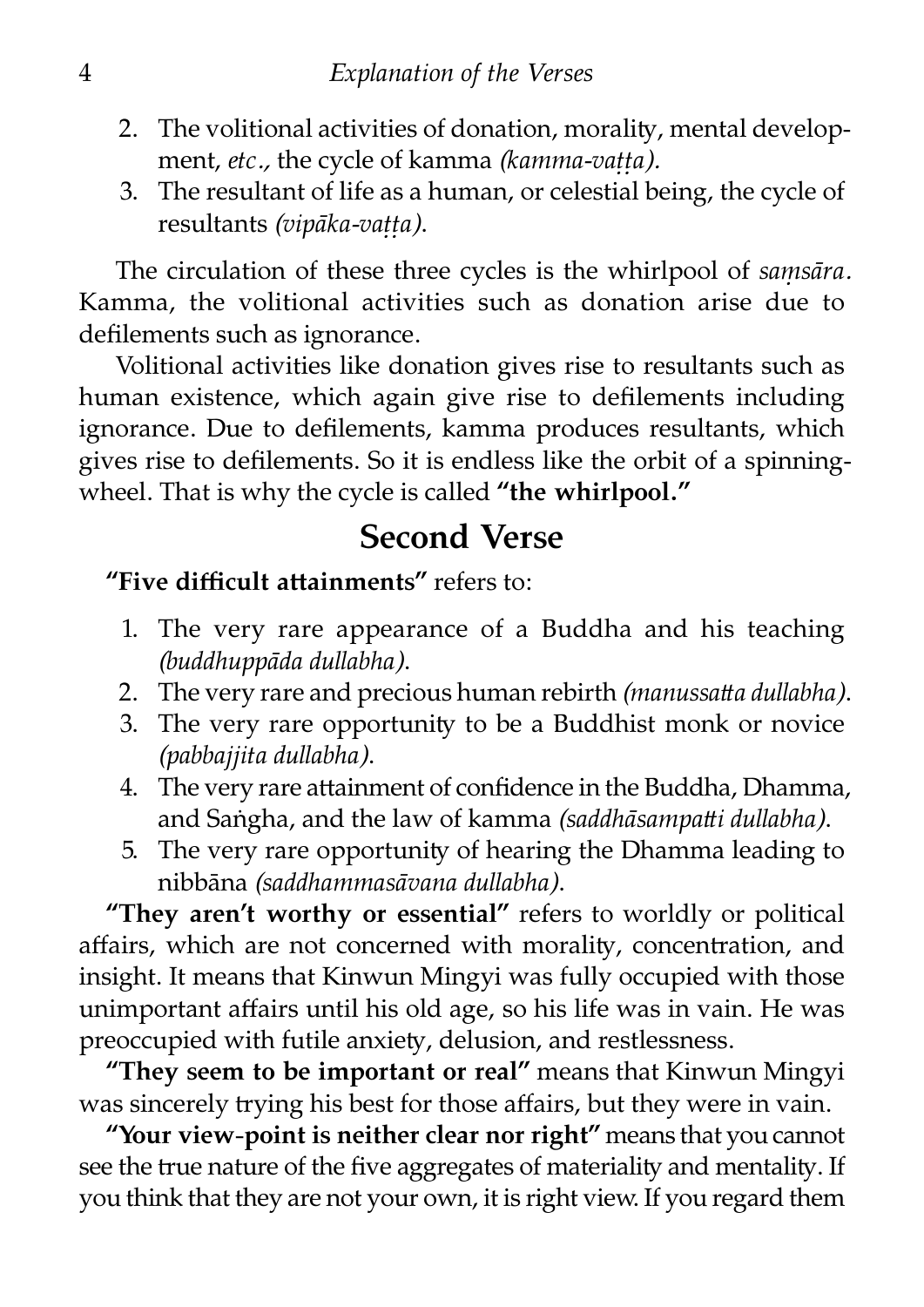as yours, that view is not right. Right view means seeing things as they really are *(yathabhūta)*. Wrong view is personality view *(sakkāya-ditthi)* or belief in a soul *(atta-ditthi)*.

You do not try to follow the right way, so you are going astray. That is why there is no chance for your accumulated perfections *(pāramī)* to appear. They are hidden like embers covered with wet mud. Therefore, your viewpoint is neither clear nor right.

**"At dark cloudy midnight."** In your younger days, you had few detrimental affairs. When you heard of the Buddha, Dhamma, or Saṅgha your confidence could shine. With the growth of wealth and property, your detrimental works are increasing day by day. You are not a stranger to the Buddha, Dhamma, and Saṅgha, but your confidence is fading with age. Despite the repeated echoes of the noble qualities of Buddha, Dhamma, and Saṅgha, your confidence is no longer radiant. You perform good deeds in the traditional way merely to gain the high regard of others. So you are at dark cloudy midnight.

**"In charcoal-room"** refers to the worldly affairs to support your family that darken your view.

**"You perform good actions occasionally, according to your** whims, traditionally." Now that you have reached a mature age, you have fallen into the charcoal-room of worldly affairs for the welfare of your family, and cannot get out of it. Then you put the blame on your lack of accumulated perfections. With weak confidence and wisdom, you occasionally accomplish the traditional meritorious deeds of charity and meditation. However, you take solace in meditation with weak expectations. You sometimes contemplate impermanence, unsatisfactoriness, and not-self, or the noble qualities of the Buddha, Dhamma, and Saṅgha, but your insight and confidence are far from clear. You only carry out these noble deeds with the hope of cultivating a good habit.

**"Time"** is a being's life-span for meditation on death. If a being is expected to live for a hundred years, the life-span is a hundred years. According to the Burmese way of calculation, it is six hundred seasons or 2,400 lunar fortnights. When a train is moving, trees and bushes are left behind as if they were in a circle beside the railway. In the course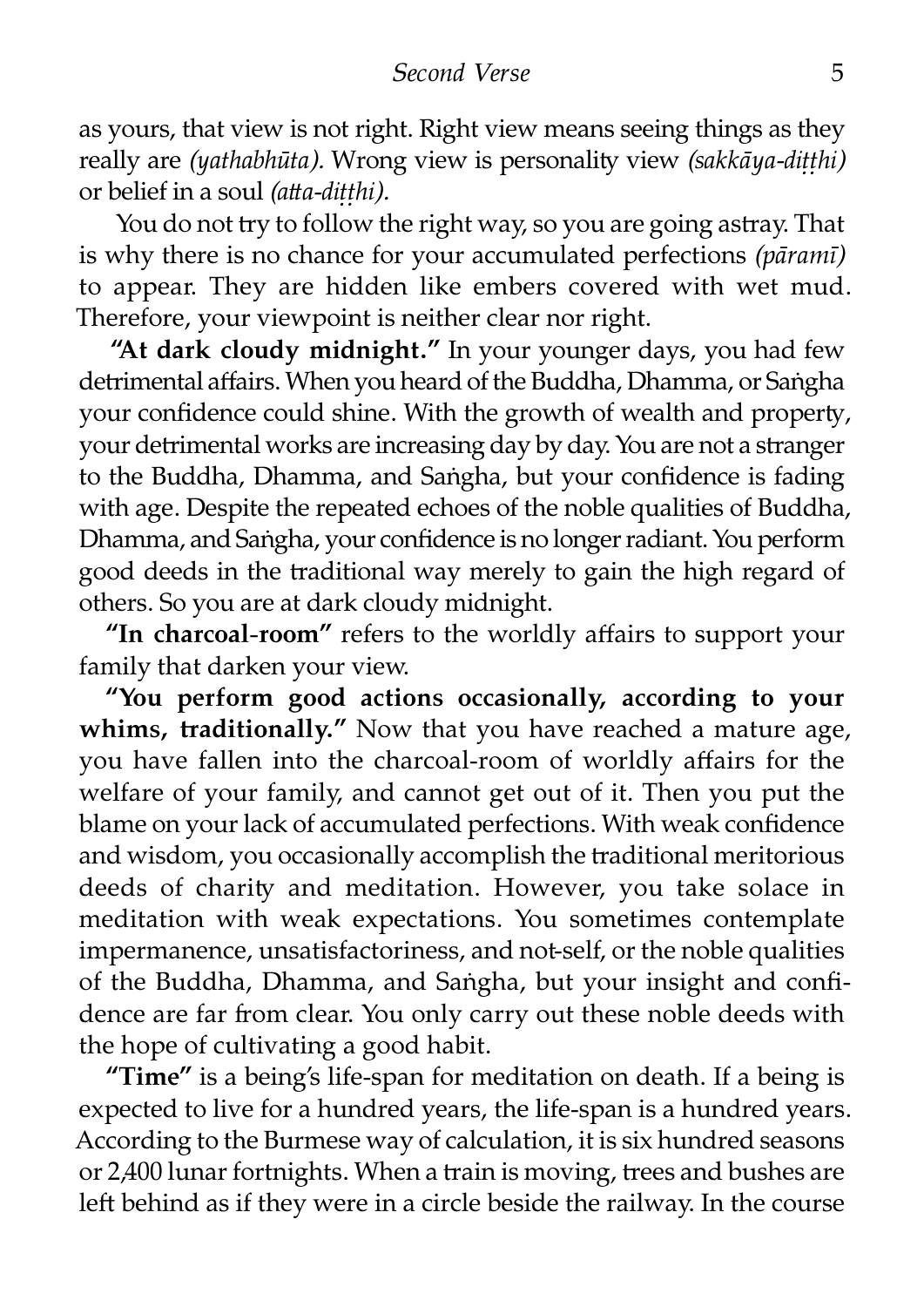of a life-span, hours and days are left behind in the same way. Therefore, **"time is steadily passing by without stopping."**

The **"executioner"** means death. Sentient beings are wandering in the innumerable universes of infinite saṃsāra, the starting-point of which cannot be seen. All these existences are only the **"various foods"** of death. They are waiting for the time of death to collect the **"fee."** They are waiting with healthy bodies, houses, land, furniture, and family. Therefore, **"you are waiting to die with satisfaction enjoying the worldly assumed perfection."**

**"You are waiting to die with satisfaction"** means that you are trying to satisfy the defilements until the arrival of death. You are treating defilements with various objects so that they never become weary. Thus, you are waiting for death. The duty for death is to be alive before its advent. The responsibility for the defilements is endless. The defilements must be served with better and better objects. Blind worldlings are passing life after life, carrying out these duties and responsibilities, which are not for their own benefit. Ignoring the responsibility for defilements and being dutiful to death, the good worldlings try their best to be free from death.

#### **Third Verse**

**"Causes of grief and despair."** Not only worldly affairs, but also deeds of charity and morality for the achievement of future good existences and wealth are causes of defilements. So they are called "causes of grief and despair." They are also causes of worry and suffering. Various achievements are the causes of failure or destruction. Those affairs are prolonging samsāra. The cause of suffering — craving  $-$  is the cause of grief. The truth of suffering is the cause of despair. These two truths are the important parts of *samsāra*. Their affairs seem to be important.

The cycle of defilements *(kilesā-vaṭṭa),* which includes ignorance, craving and attachment, is the "cause of grief." The cycle of volitional activities *(kamma-vaṭṭa),* consisting of ten wholesome deeds and ten unwholesome deeds, arises due to the cycle of defilements. They are important. The cycle of resultants *(vipāka-vaṭṭa),* existences obtained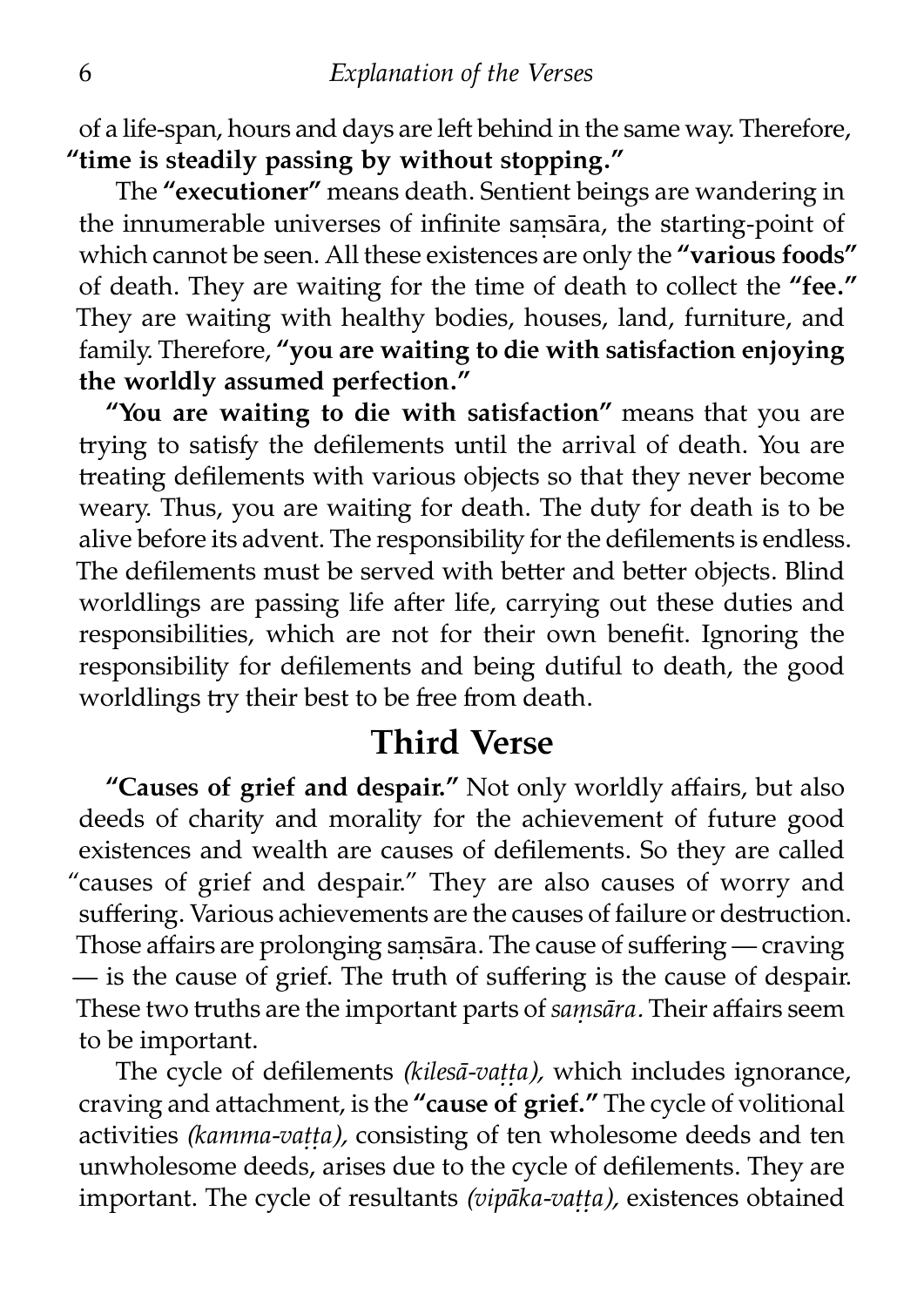#### *Third Verse* 7

due to volitional activities, is destined to destruction and decay, so it is the **"cause of despair."**

The eye, the faculty of seeing, is the slave of the defilements and cause of grief. Being the fuel of the fire of aging and death, it is the cause of despair. It is just a part of the building of the mundane imperialists — craving, conceit, and wrong view. Similarly, the ear, nose, tongue, body, and mind are also the slaves of the defilements and causes of grief. As they are the fuels of aging-fire and death-fire they are causes of despair. They are the assets of craving, conceit, and wrong view, the three mundane imperialists.

**"Unseen starting-point of life"** means the starting point of existence cannot be seen or known. That is called the beginningless round of rebirth. **"In perpetual hunger"** means you always want to have, to be, to see, to hear, *etc.* Without eradicating craving, you will never be satisfied. Even if you become a universal monarch or Sakka, the king of gods, you will still suffer from the hunger of desire. You will still be in perpetual hunger like a hungry ghost *(peta).*

**"Without quenching the thirst of desire"** is craving for pleasant forms, sounds, fragrance, flavours, touches, and thoughts. "They're just a pile of ash in fragility" means the eleven kinds of fire are scorching the bodies of humans, *devas,* and *brahmās.* Their bodies are only piles of ash. They have no hard core and are fragile. They are in fragility as they have no essence.

A lunatic chooses and picks up things he likes from a rubbish heap abandoned outside the village gate. He finds many things that he thinks are good and enjoyable, collecting them with pleasure. Similarly, the luxury and wealth of men, *devas,* and *brahmās* are only a pile of ash or rubbish forsaken by the Noble Ones.

"A villager's swine in sty." The fatter a pig becomes due to abundant food, the more the villager thinks to sell it for slaughter. The pig does not know that it will be displayed on the butcher's stall in the market tomorrow, so it enjoys happiness for the moment as the leader of a brood of pigs. Similarly, the achievements of wealth and social status are prone to destruction, but you cannot see the reality, though you will definitely be on the stall of the cemetery market for the dinner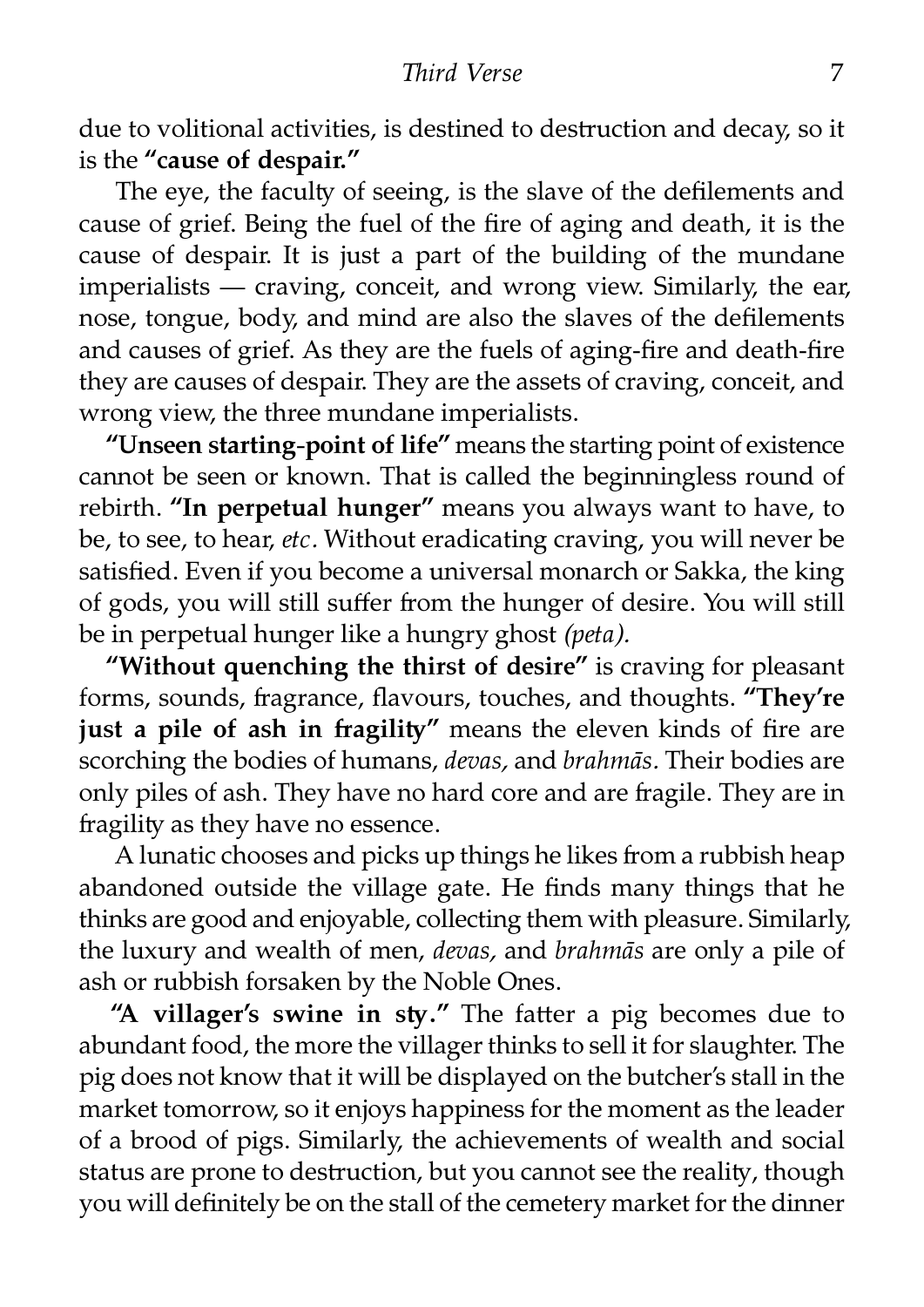of death before your hundredth birthday. That is why you can enjoy official status and society without any anxiety until now. You are like General Bandoola, who could not see the weapon aimed at him from a tree. You do not see the destructive weapon of death aimed at you because you are screened by friends and enjoyable property. Being tied to a post, you think it is better to die with your face covered, so that you cannot see the weapon aimed at you. Likewise, people fear to face the weapon of death aimed at them, and think it better to die without noticing, so they cover their faces.

Giving no chance for mindful trepidation *(samvega)* to arise, they collect and enjoy sensual objects and companions, concealing their fear with them. The screen is so good that they are not alarmed by impending repeated deaths. They are not afraid of death in the present life. They meekly accept it as a natural solace. Since they are not afraid of death, there is no chance for them to be free from samsāra. If the fear of death is only slight due to the good screen they do not think of final liberation. This is the meaning of **"screened."**

"The truth or reality" is the true nature of death and destruction. "Society" is association with relatives, friends, and society. "Pride, society, and glory" are the various forms of delusion that cover and conceal the truth. "Custom" means the polite manners and customs in society, which also conceal the truth or reality.

A powerful *deva* can see five signs of death a week in advance. Then, he is shaken and afraid, so the other *devas* take him to the Nandavana garden, which is so pleasant that the frightened *deva* forgets his fear and anxiety. The screens for *devas* and *brahmās* are very good and powerful.

**"The total loss"** means that in the endless round of rebirth, sentient beings try their best to get the best screens. The screen is to forget the good deeds. Forgetful of doing good deeds, they do not dare to think of final liberation from death. The duration of seeking screens for each portion of a day, month, year, or life-span is **"total loss at last."**

**"To mingle with common ash and earth"** means the bodies of beings in the eleven sensual realms and sixteen realms of form are like earth. The bodies of *devas* and *brahmās* are composed of subtle earth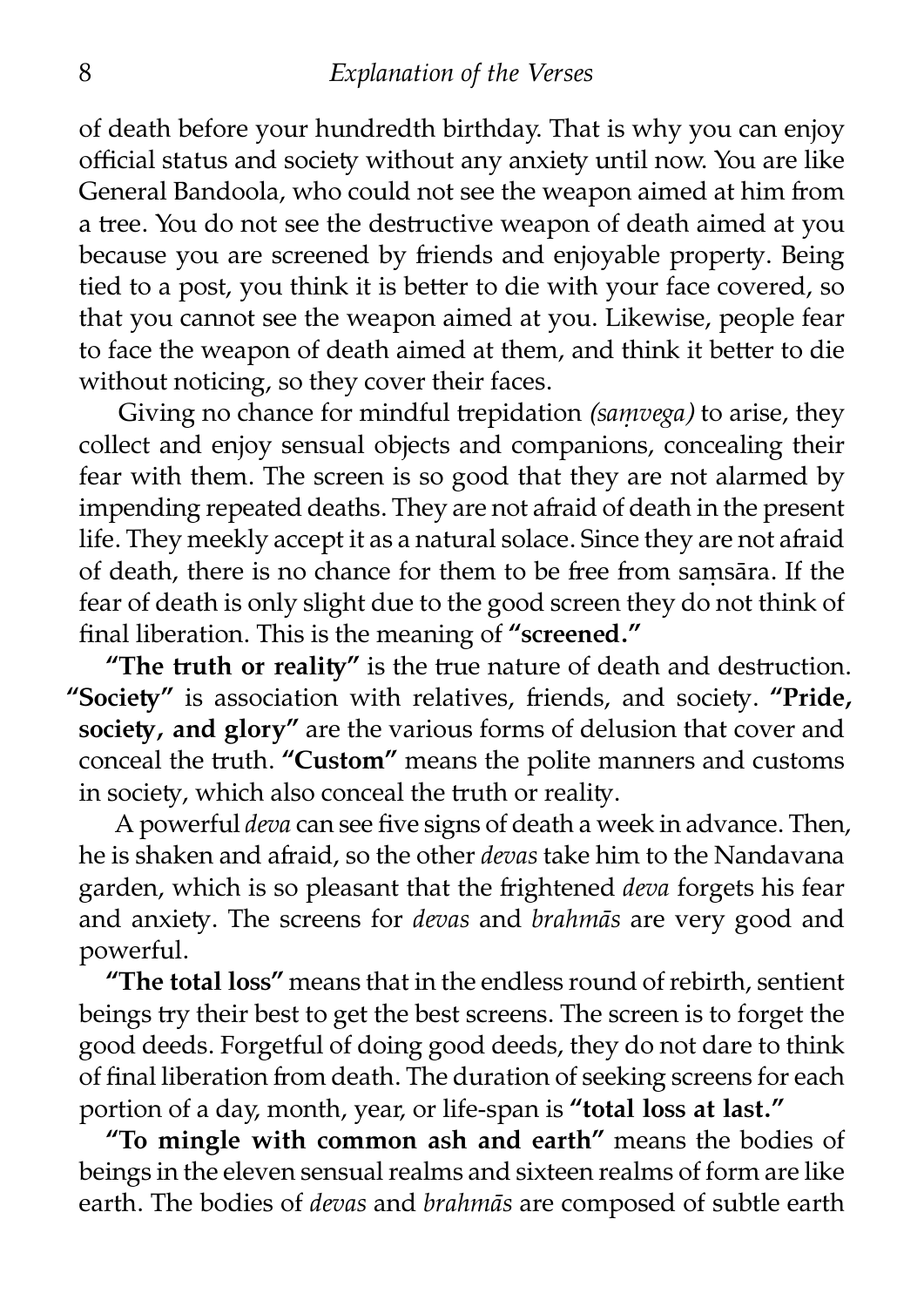#### *Fourth Verse* 9

elements and the heat guarding them is very powerful. The body of a *deva* or *brahmā* disappears totally at death like an extinguished flame with the expiration of the earth elements produced by consciousness and nutrition. There is no corpse after death. The *devas* and *brahmās* are beings of spontaneous birth and death. There is no chance of eatment — they expire suddenly as if vaporised. However, the bodies of men and animals remain after death and the disappearance of earth elements generated by kamma. Their dead bodies add to the earth and ash in the cemetery. Thus, the living bodies of men are going **"to mingle with common ash and earth."**

#### **Fourth Verse**

**"The empire of 'I' is very large"** means that there is the wide sphere where the conceptual 'I' wanders. That concept is the banner of craving, the true cause of suffering. It is like saying "there's no smoke without **fire."** The aggregates of the eleven planes of desire are created and governed by sensual craving. The aggregates of the sixteen planes of form are made and governed by craving for form. Similarly, the aggregates of the four formless planes are created and governed by the craving for formlessness.

If you tease or test someone the word 'I' will always arise. A king or government will not tolerate any insult or invasion by another because of that egocentric pride. Thirty-one existences, the sensual plane, the plane of form and the formless plane are included in **"the empire of I."**

"That won't leave even a tiny atom." Billions of universes from the past no longer exist. Not even a tiny atom remains from the insentient oceans, rivers, forests and mountains, or the sentient *devas,* human beings, and animals. Contemplate each portion of a year, month, day, or hour that is consumed. Nothing remains forever. Contemplate the impermanent things that you have met during your lifetime.

**"Perpetual"** means that if you point your finger in any direction there will be countless dying beings there.

"Only fuel." Throughout the thirty-one planes of existence in the **"three eras"** of the past, present, and future, sentient and insentient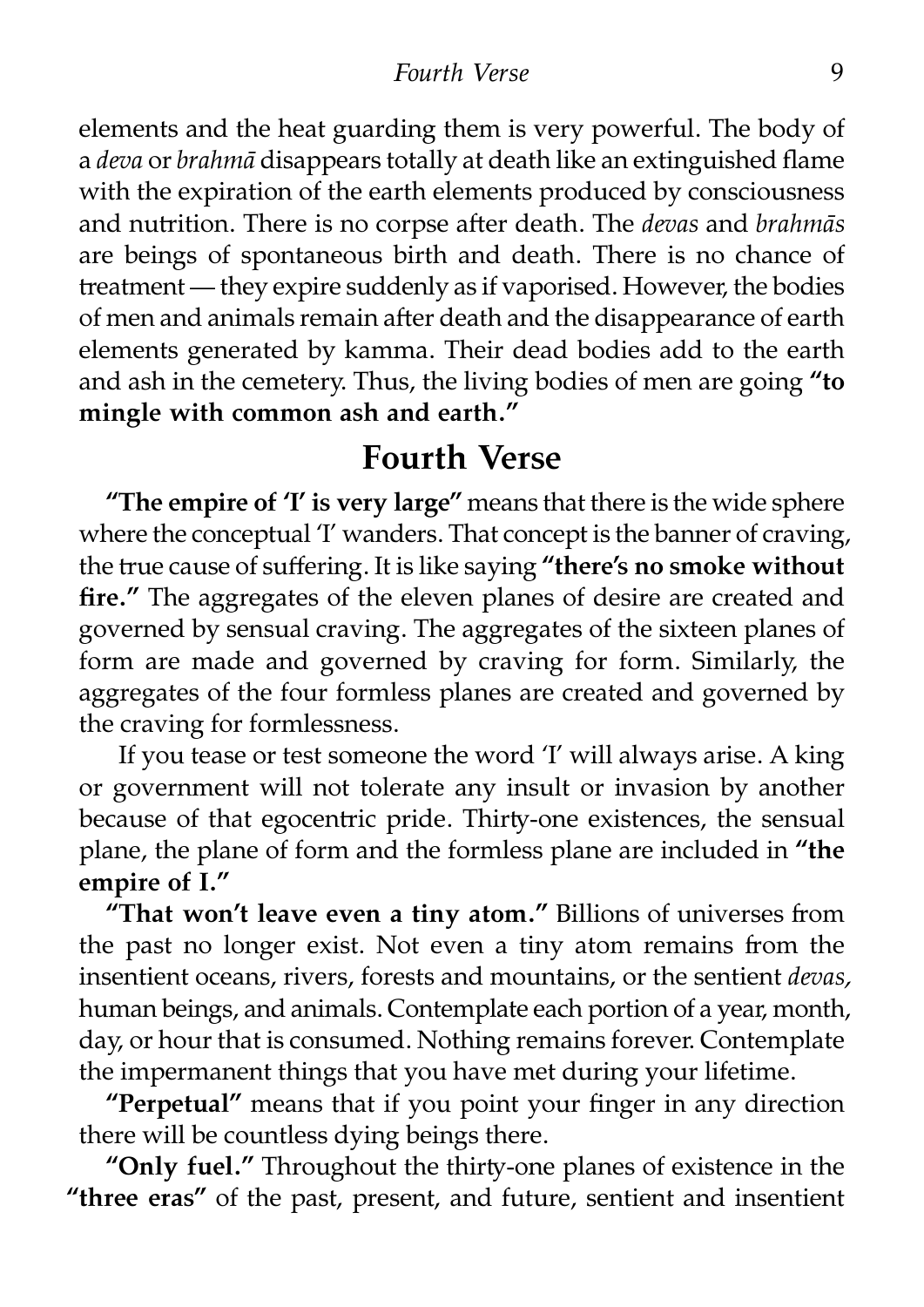aggregates are only fuel for the eleven kinds of fire. These eleven fires are the fires of greed, hatred, delusion, birth, aging, death, grief, lamentation, pain, sorrow, and despair.

The sentient aggregates are divided into the three cycles of defilements, volitional activities, and resultants. Ignorance, craving, and attachment are included in defilements. Volitional activities includes mental formations *(saṅkhārā),* which are past activities, and becoming *(kammabhava),* which are present volitional activities or becoming for future existences. The five resultants are: rebirth-consciousness, psychophysical phenomena, six senses, contact, and feeling.

Because of ignorance, craving, and attachment, there are mental formations and becoming — good and bad actions that create resultants in the next existence as a human being or *deva,* which again produces defilements. Thoughts such as: "It is me," "It is mine," "I am," "This is my soul," "I am a king," "I am a brahmin," "I am rich," "I am Sakka," I am Brahmā," "I am a woman," I am a man," *etc.,* appear in the minds of blind worldlings because of craving and attachment. Defilements cause kamma, which produces the resultant of another existence, which leads to more defilements. That vicious circle *(vaṭṭa),* will continue eternally until the realisation of things as they really are.

**"Appearance and disappearance."** Beings and things in all universes are always permeated by appearance and disappearance.

**"Death is the only monarch"** means that although conditioned things and beings may be increasing, they cannot overcome death. Hence death is the universal monarch that cannot be conquered by any of them. Those conditional things and beings are destined to end in destruction, and none can remain forever.

"In cycles of world after world" means that at every cycle of the world system, conditioned things are seen to be only the fuel of death, which will consume them all, not leaving a single atom.

"You can't have the knowledge of reality." A king thought that an ogress was the most beautiful princess, and took her to the royal palace, appointing her as his chief queen. The king was tricked and dominated by the pretentious princess until he got the power of clairvoyance that helped him to see the ugly and fearful